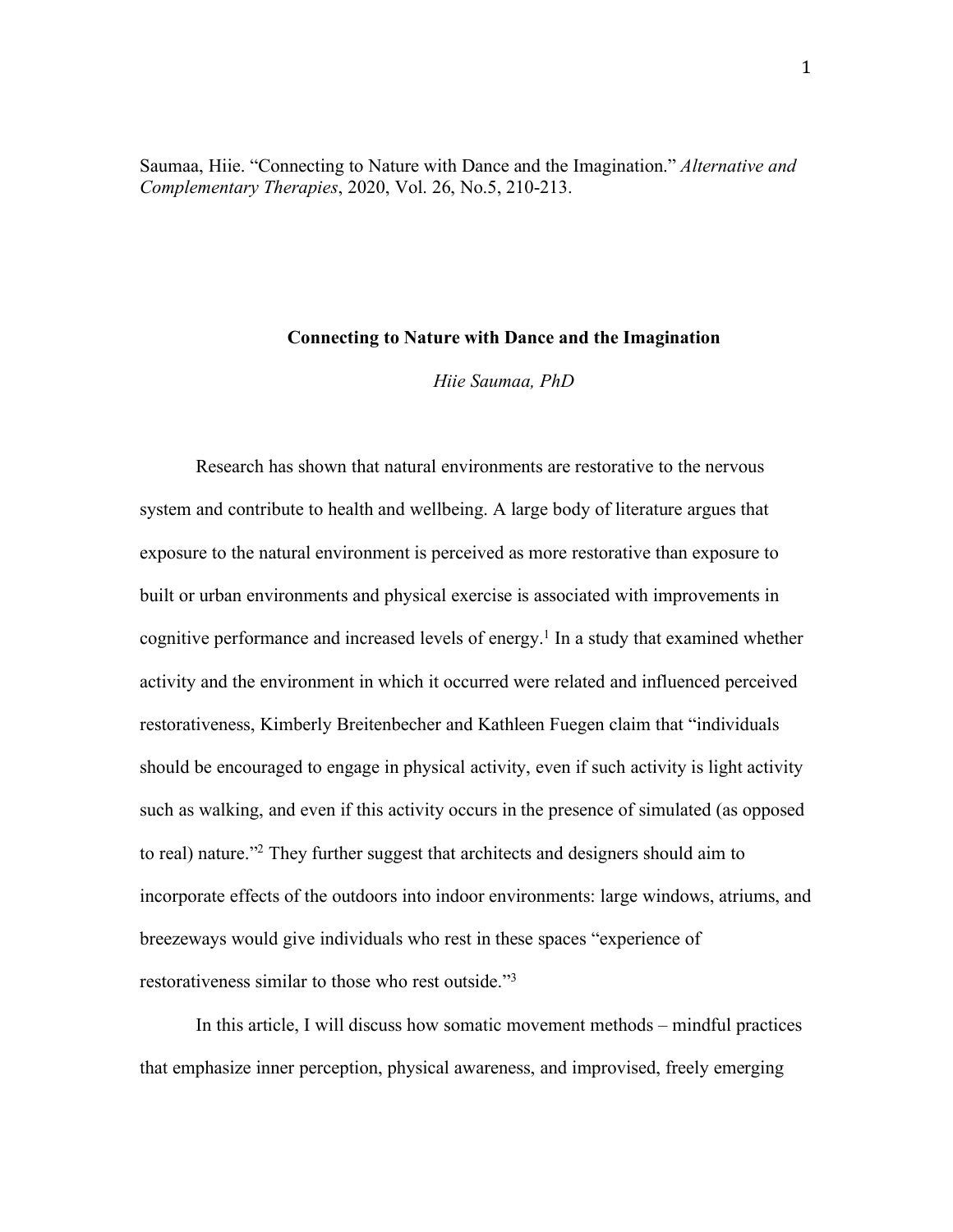movements – engage natural environments. I approach this topic from two angles: firstly, I look at how somatic tools can be used in natural environments for the purposes of awakening the senses, of connecting to place, of releasing and rejuvenating, of feeling healthy, whole, and alive. It is important to note that somatic movement can be vigorous dance improvisation, gentle movement, or contain very minimal or no outward movement altogether. Secondly, I explore whether somatic practices can help us stay connected to natural elements when we are unable to go outdoors due to illness, impaired mobility, a lack of parks and natural environments in the near vicinity, or some other reason. How do we keep the connection to nature alive during times when access to natural environments is limited or impossible? I suggest that somatic practices have the potential to awaken our senses to a deepened connection to nature and the Earth. Connecting to nature through somatic movement in actual natural environments *or* in the imagination can have a healing effect for the body, mind, and soul.

## **Somatics and Nature**

Somatic practices are firmly rooted in the experience of an individual and his/her perceived sensations through movement. However, somatics is not only about the individual's inner experience of movement: somatic tools can also be used to experience and understand, through embodiment, what it is like to be mindfully, empathetically connected to another human being, a community, nature, and the environment. Several somatic practices invite participants to actively engage with the natural environment. Methods like Tamalpa Life/Art Process and Continuum Movement foreground nature explicitly in their teachings.<sup>4</sup> The emerging interdisciplinary fields of ecosomatics and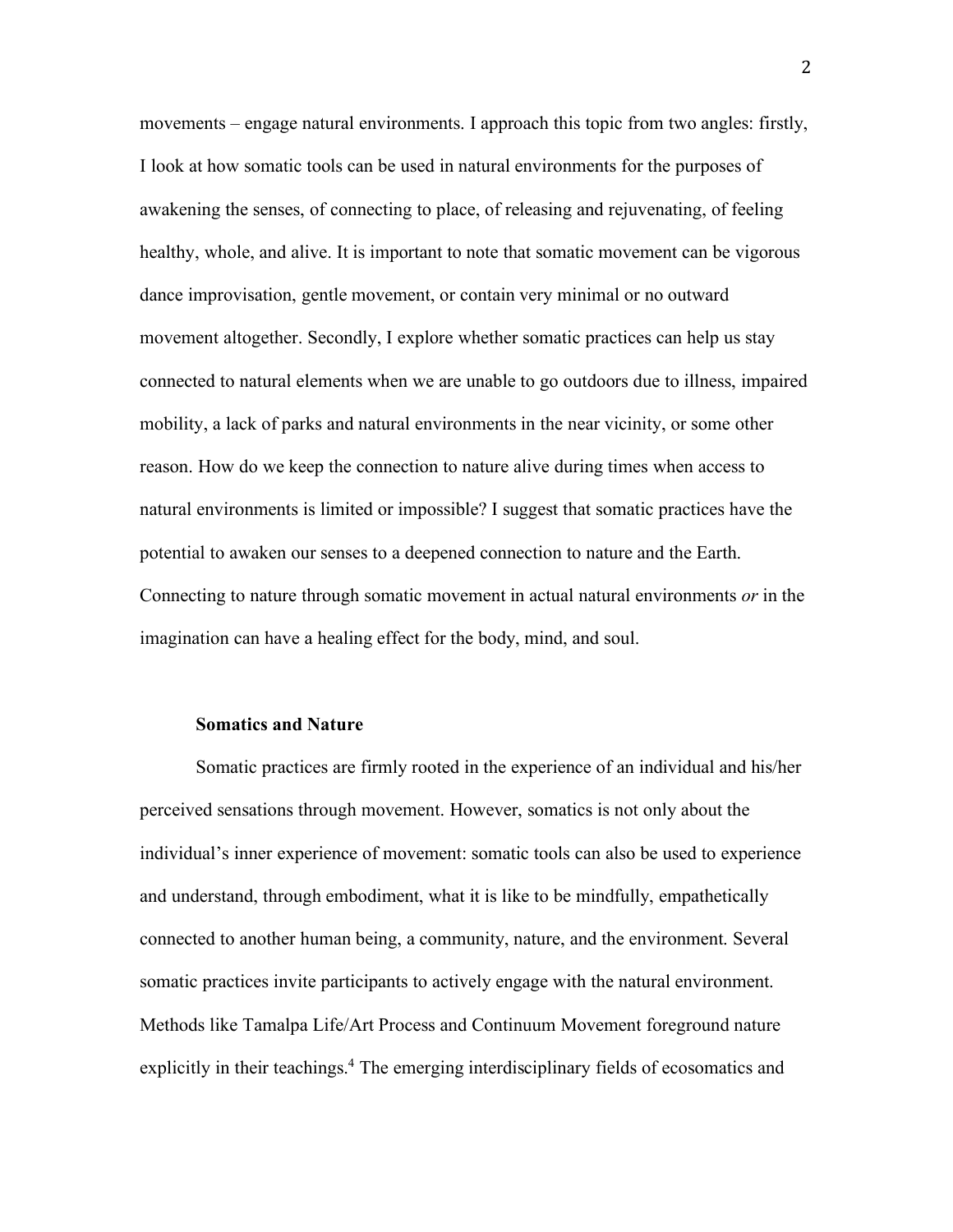nature-based expressive arts therapy link embodiment methods such as dance improvisation with ecological awareness. Ecosomatics looks at how humans can use movement, sensory perception, and embodied empathetic practices to develop their environmental consciousness and sustainable ways of interacting in and with nature. Nature-based expressive arts therapy employs next to movement other modes of artistic creativity such as writing poetry and drawing.5

Andrea Olsen, a dancer and writer who has worked extensively on exploring the links between embodiment and nature, reminds us: "Body is earth. Our bones, breath, and blood are the minerals, air, and water inside us. When you arrive in a new place, in just a few days, the 70% of your body that is water is now from that watershed. The local eggs, milk, and greens that you eat shape your muscles and bones. Humans are nature too, not separate but same."6 Dance and movement play an important role in experiencing the interconnectedness between the human body and the natural environment. Olsen notes, "Rather than superficial, peripheral or extraneous, movement is central, essential, and core to what it means to be human in this time. Bodies have intrinsic intelligence formed from over three billion years of evolutionary history since the origins of the first cell. Rather than seek control over the body and the places we inhabit, we develop practices of deep attending."7

#### **Somatic Movement In Nature**

A somatic awareness exercise in nature does not need to consist in a vigorous dance but could be something simple, such as focusing on the act of inhaling and exhaling. Embodied movement educator, writer, and dancer Susan Bauer points out that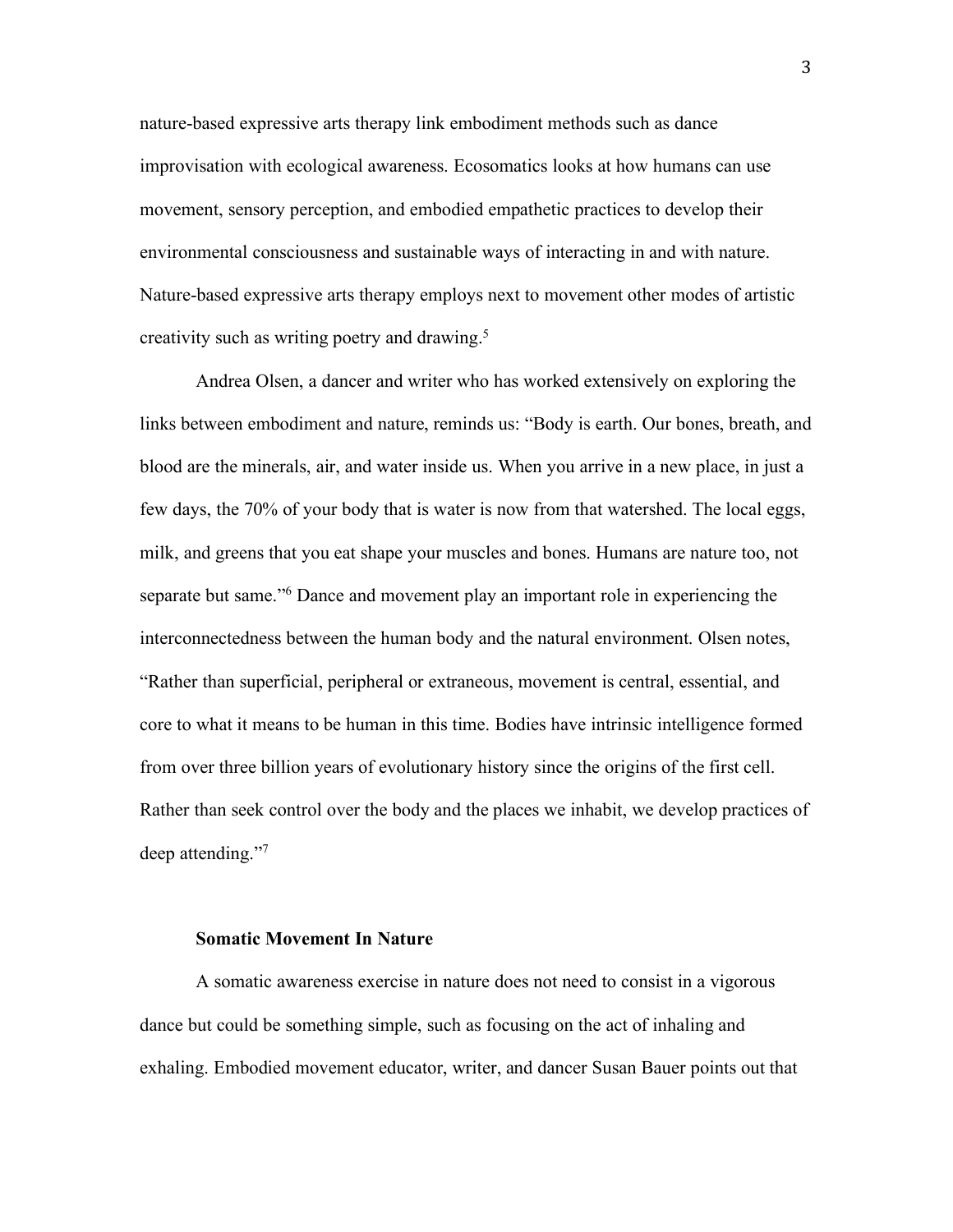each breath is an opportunity to feel the connection to nature: "The very air we breathe is part of our outer environment, becomes us, and sustains us. Simultaneously, our exhaled breath sustains the life around us, feeding trees and plants with carbon dioxide. We receive and give, millions of times a day, in this interconnected web of life. We can experience this dynamic exchange within our own body, and reflect on the reality of our interdependence with each other and with all of nature."8 In one exercise, "the Breath of Life" exploration, she invites participants to either find a spot outdoors or to imagine lying in a forest with trees shading them from the hot sun. If outdoors, they can listen to the sounds of the leaves in the wind or feel the bark of the tree against their back and the sense its strong support. She guides the participants to notice that "as these trees 'breathe in,' they take the carbon dioxide from your exhale – it is the substance they need to live, like you need their oxygen. And as these trees 'exhale,' they give off the oxygen you need to breathe. […] Take a moment to feel yourself breathing in coordination with the trees and plants around you. You can even take a moment now to appreciate them for this gift, and appreciate your lungs for accepting this gift, and working so well to release the carbon dioxide you no longer need, while 'feeding' it back to the plants."9

Walking is another example of an everyday act that we can easily infuse with somatic awareness. You could start in a standing position or pause if you're walking, and relax your knees and lower back. Feel your feet on the ground. What does it feel like to stand on the Earth today? Can you sense your toes, your heels, the inside and outside edges of your feet? As you start walking, turn your attention to the soles of the feet every now and then. Can you sense how the earth is supporting you from underneath? Perhaps imagine how each step is like a caress that you give to the earth through your feet. As you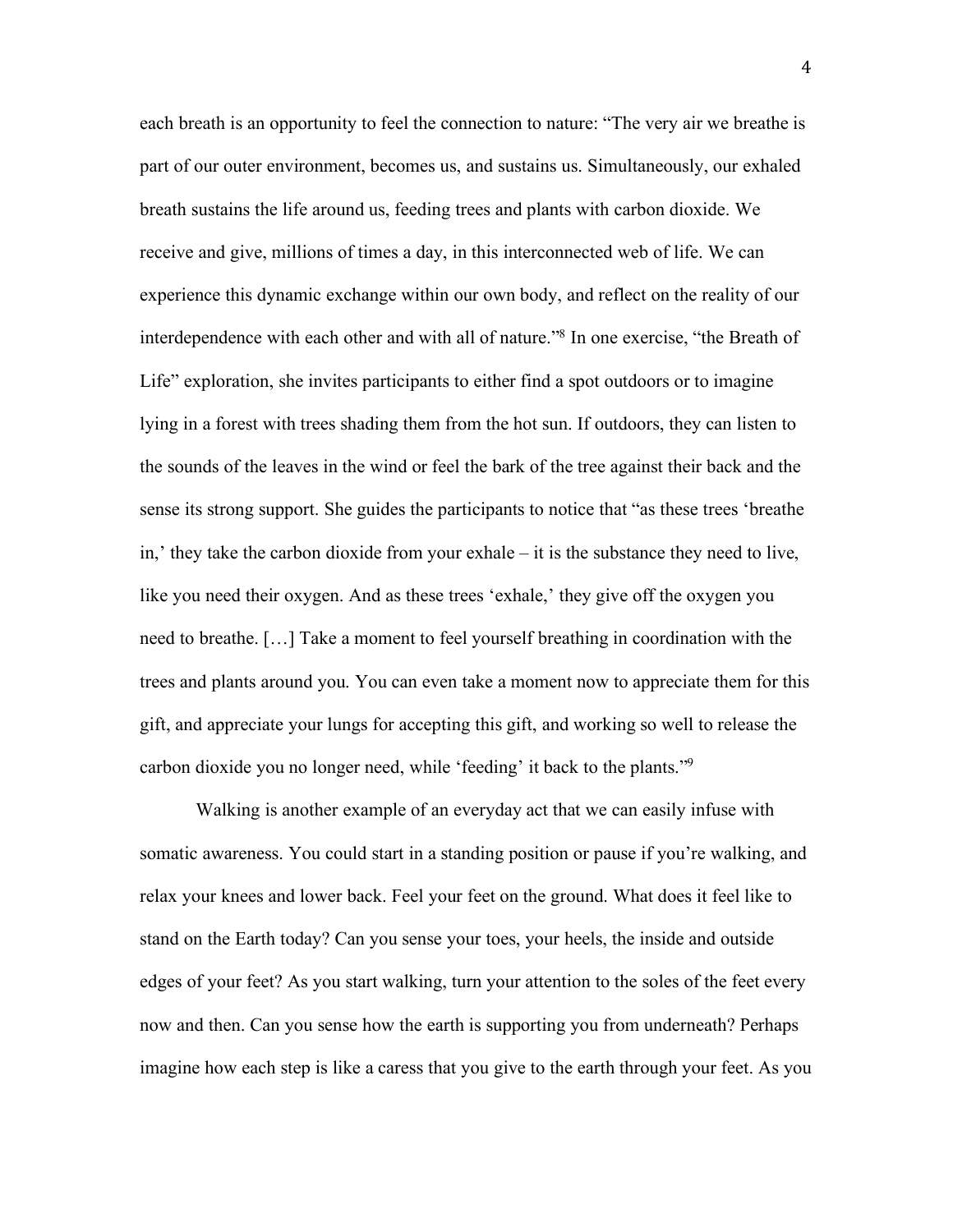walk, move your attention to different parts of the body – sense the pelvis over the anklebones, the ribcage over the pelvis, the head over the chest. Relax the shoulder blades and feel your chest lift and open slightly. Do you sense the crown of your head reaching toward the sky? Are there any sensations that you notice in your body? This type of somatically attuned walk can be done at any time and is a good way of developing physical awareness and staying in the present moment.

Somatic dance practices, such as Nia dance and SuryaSoul, are adaptable to outdoor environments. In these classes, participants explore a range of movements in easy-to-follow choreography alternating with free dance. The classes are suitable for people with different movement abilities and needs and previous background in dance is not required. Being in a group can motivate staying with the exercise program and foster a sense of connection and community. These classes guide participants to pay attention to physical sensations, release stress, and find joy, pleasure, and self healing in movement. These practices' websites provide information on courses and classes and online options such as NiaTV: https://nianow.com/, http://www.somaranch.com/live-stream-nia, https://www.suryasoul.com/, https://continuummovement.com/, and https://www.tamalpa.org/calendar/.

In somatic dance classes held in parks, gardens, and other natural environments, we breathe the fresh air and our perception and the senses are triggered by impulses that might differ from a studio setting. Verbal instructions are likely to acquire a new significance. "Let your feet feel the earth underneath" or "drop the weight of the bones and the muscles to the earth as you're lying on your back" require a certain stretch of imagination when you hear them in yoga and dance studios on upper floors of high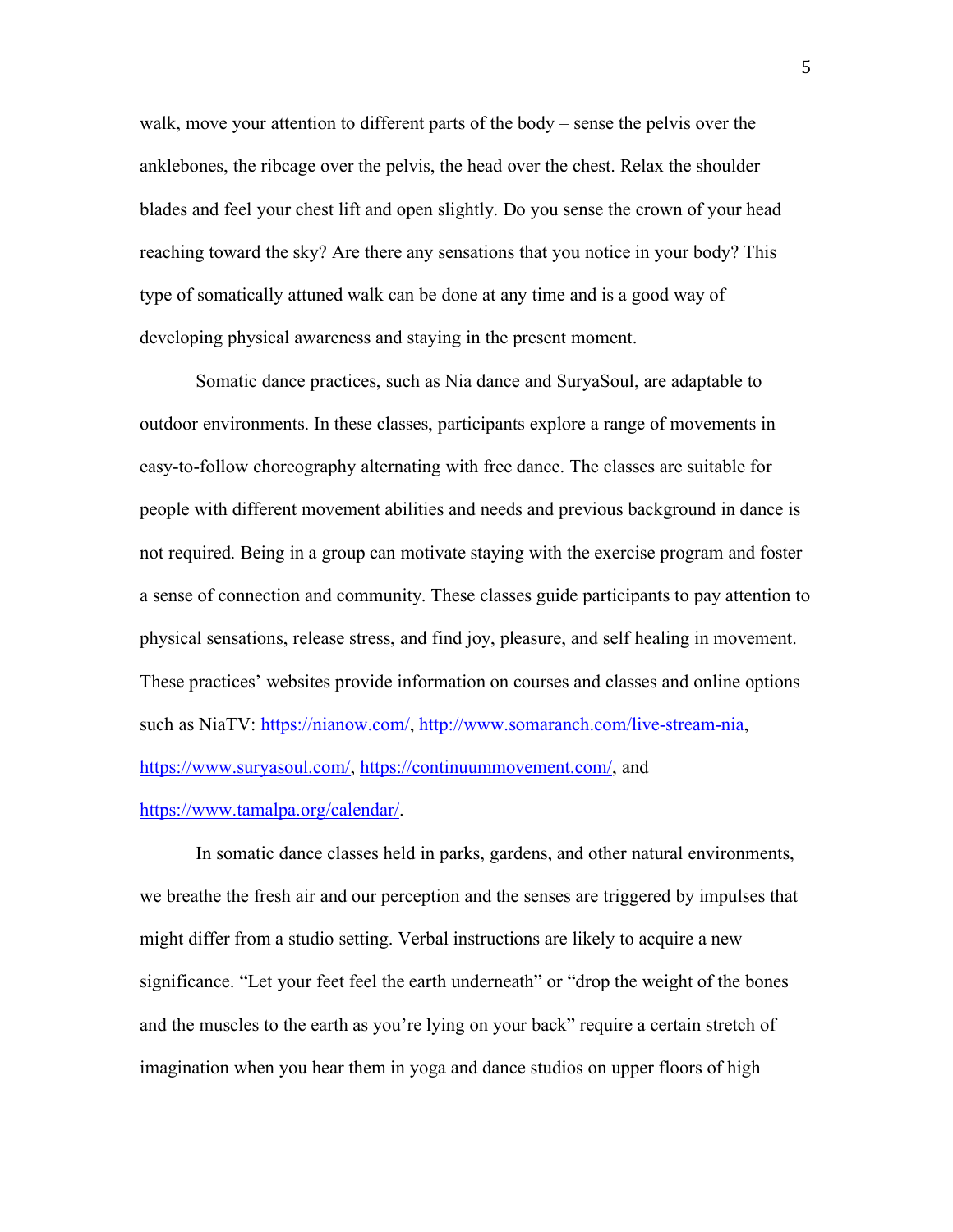buildings. "Look at the sky above," "wave to the clouds," "surrender your weight to the earth," "open your heart to the energy of the sun" feel like metaphors in an enclosed dance space. In a natural environment, you really do look at the sky; you really do feel the ground underneath your feet when standing or your spine when lying down; you really do feel the brush of the wind against your skin; you really do feel the sun warming your chest. These words cease being metaphors and the language and the movements acquire a new meaning of embodied aliveness.

Outdoor environments present many opportunities for educating the senses. We can feel the touch of blades of grass under the palms, the uneven surface of the ground underneath the feet, the texture of a tree bark, and the movement of the wind against the back of the hand and the cheeks. We can hear the sounds of the environment and smell the qualities of the air. After an embodied dance class in nature, the body is likely to feel invigorated but so will be the senses.

# **Connecting to Nature in the Imagination**

During the COVID-19 pandemic in the spring of 2020, a large number of people were in quarantine and deprived of access to natural resources. Living in a small space, perhaps with roommates, family members, or children, under the conditions of stress, insecurity, and instability is challenging for mental, physical, and emotional well-being. My tiny studio apartment in Paris became the center of my life – in one square room, I worked on my writing, taught online dance and stretching classes, cooked, ate, slept, and socialized with friends over Zoom. In France, we were allowed to exit only under specific circumstances. We could jog and walk for health purposes between 7-10am and from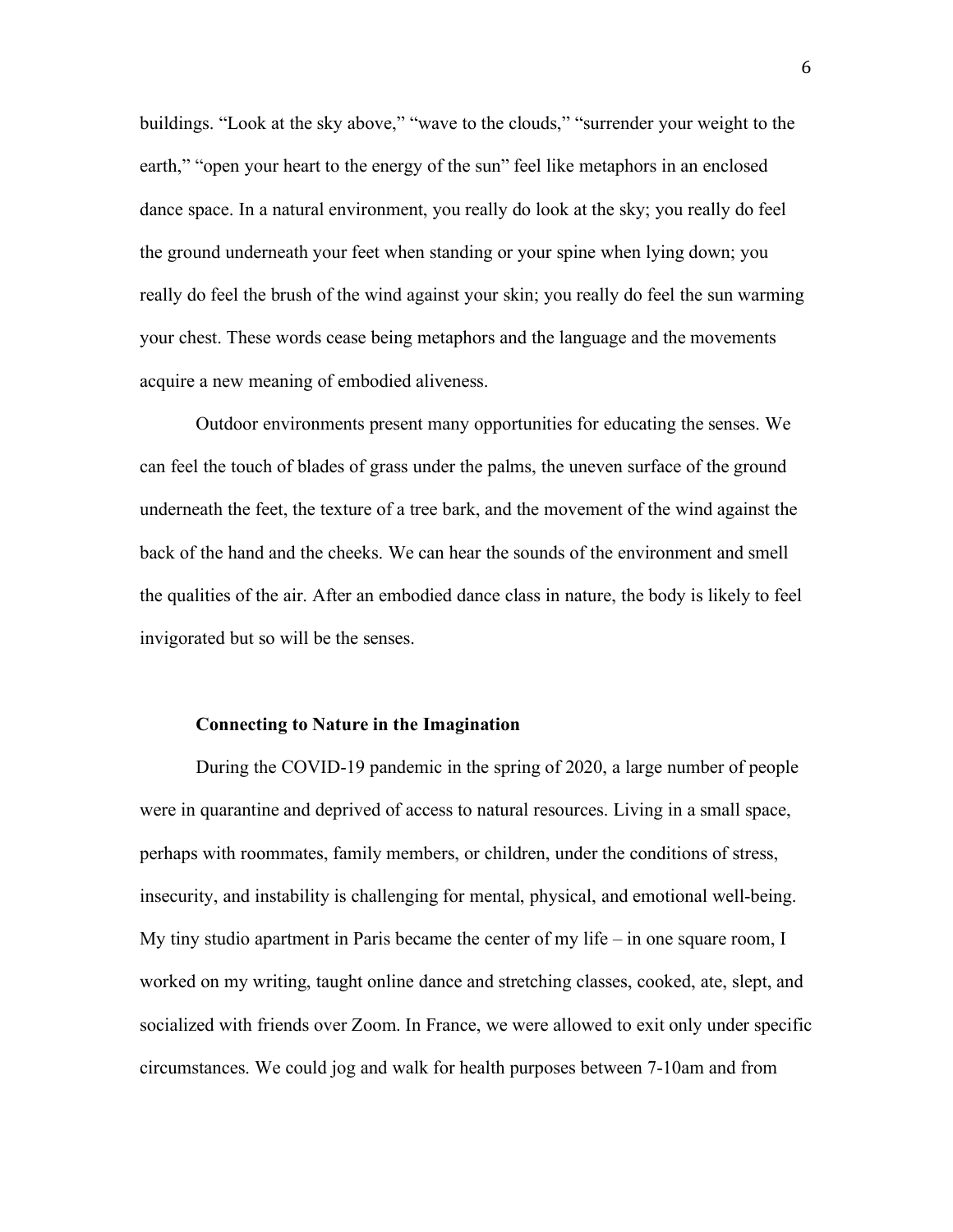7pm onward, for one hour per day and within a one-kilometer radius of our lodgings. We had to carry with us an ID and a printed or handwritten statement where we chose one of the permitted reasons for exiting the house such as buying groceries or seeing a doctor.

From mid-March until mid-June the parks in Paris were closed, next to restaurants, cafés, libraries, and other institutions. Unlike the natural areas in many big cities, most of the parks in Paris have gates around them and it is possible to keep the natural areas closed. During the confinement, my "one hour" outside of my apartment consisted of walking and jogging back and forth along one edge of the Parc des Buttes Chaumont close to my building. Through the gates, I was looking at the trees, bushes, and flowers coming to life in the early spring in the park. I kept my gaze at the trees to take in the green color and other hues, as opposed to the most of the rest of the day that I would spend behind a computer screen or with my phone. I made sure to look at the sky and notice its colors.

Somatic techniques can help during times and under conditions like these. Elisabeth Osgood-Campbell, a Tamalpa Life/Art Process and Continuum Movement facilitator, based on the East Coast of the United States, offered a series of online classes titled "Nature Nurtures" during the pandemic. The course was based on the resources of Tamalpa Life/Art Process, developed by choreographer, dancer, and writer Anna Halprin and her daughter Daria Halprin in California, combining improvisational movement, drawing, writing, and sharing. The focus was on using natural resources as allies during the uncertain times of the pandemic when access to nature was restricted for many.

From the space of their own homes in different parts of the world, the participants set on a series of imaginative journeys exploring the elements of water, air, earth, and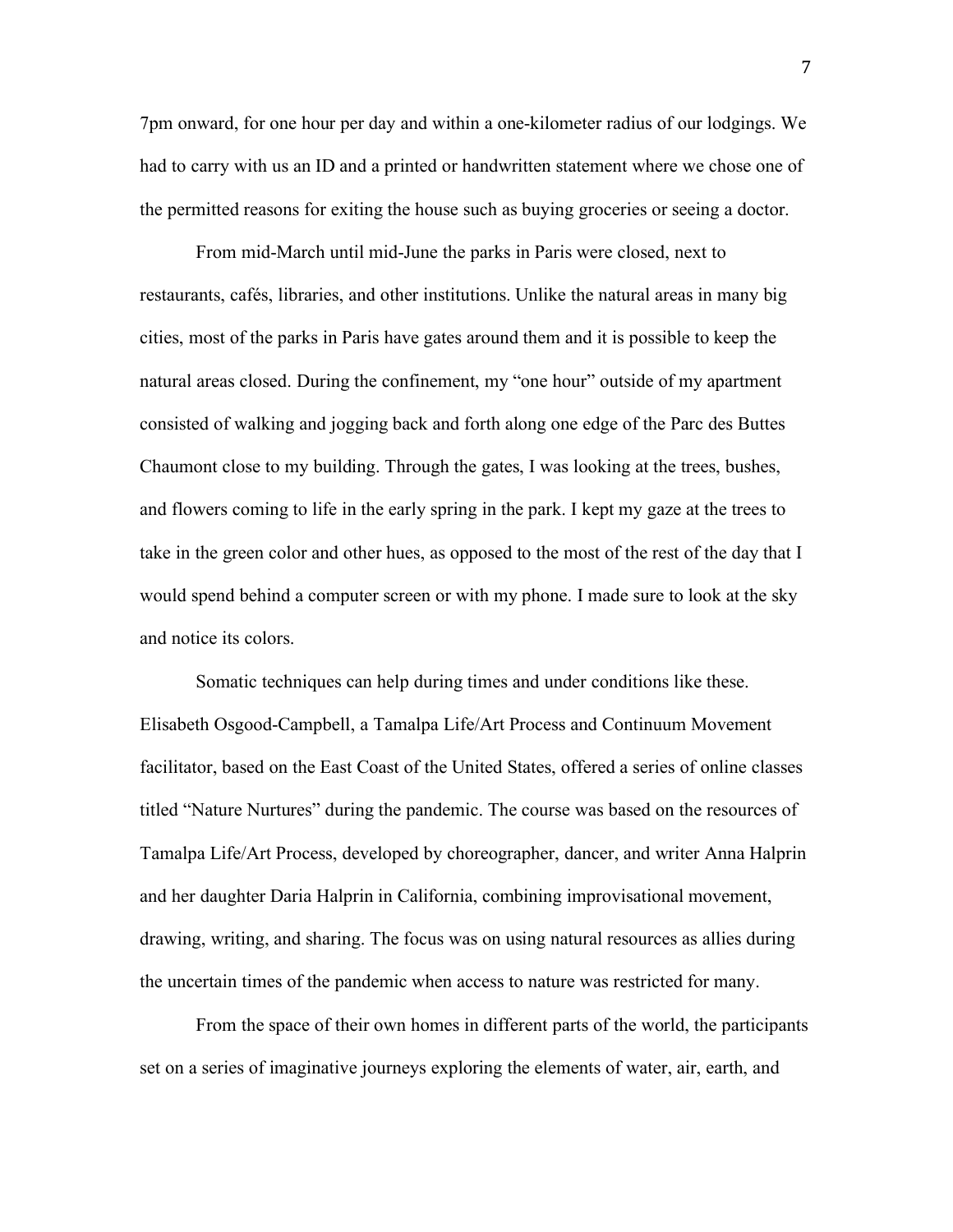fire. For the exploration of the element of air, for example, Osgood-Campbell asked us to bring to the session an object that has a lightweight quality to it, such as a scarf or a tissue. In a somatic warmup, we chose a comfortable position and sensed the air against the skin and noticed the qualities of the air in the space where we were. The participants started to then interact with the air around the space, also using the prop to enliven the dance. We then proceeded to an embodied drawing, a continuation of the movement and sensation experience on the paper. We chose a few elements of the drawing to "move" them – for example, a circle of green or dots of orange or the shape of a flower blossom on the drawing could be a source for a brief movement improvisation. We then proceeded to write about our experiences, responding to the prompt, "What does the element of air have to offer you during this time, through your dancing, drawing, and writing?"

In other classes, Osgood-Campbell asked us to imagine our favorite body of water, remember a particular tree that has meant something to us or is close to us now, or connect to the energy of fire and sun. These classes evoked a connection to nature even if we were not in natural settings. Through spoken instructions, props, movement, drawing, writing, and sharing the imagination was enlivened. The classes were a testament to the power of imagination to refuel and help counter anxiety, stress, and burnout.

Andrea Olsen provides useful resources and creative ideas to connect the self and the environment in *Body and Earth: An Experiential Guide* (2002) and *The Place of Dance: A Somatic Guide to Dancing and Dance Making* (2014, co-written with Caryn McHose), among others, and through "Body and Earth: Seven Web-Based Somatic Excursions," available on body-earth.org. Seven visually stunning videos featuring movers in natural settings, cities, and indoors, accompanied by instructions for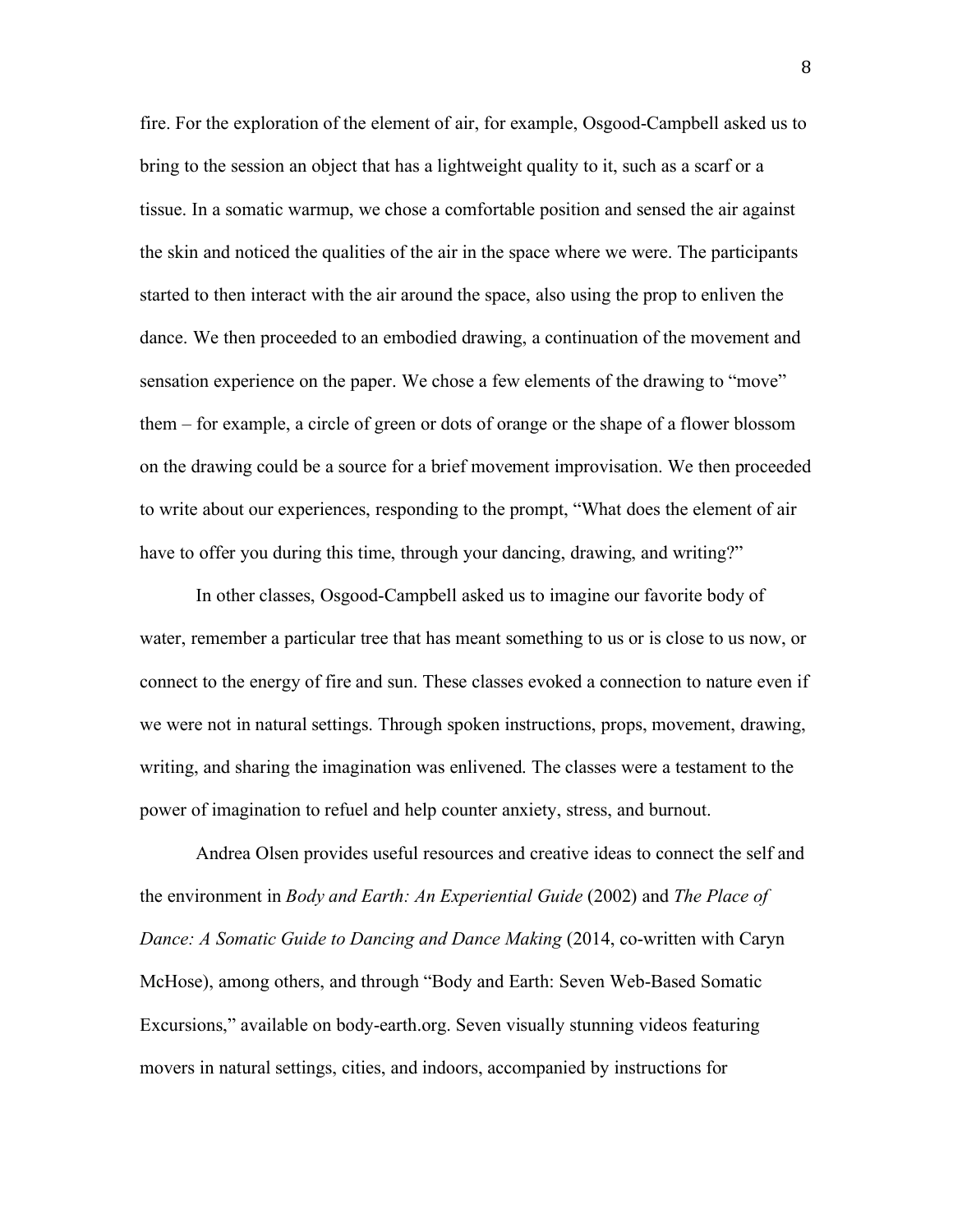improvisational dance and somatic embodiment, guide viewers through an inspiring journey to greater connection to the body and the earth.

There is no "correct" way to move on these videos. The movements emerge in response to the spoken instructions which are suggestive, not prescriptive, of movement. "Notice any impulses for movement. Let yourself follow these impulses. Move while being moved. Rather than doing exercise or patterned movement, listen to your body. What feels good is right," the voice says.<sup>10</sup> Watching the videos and listening to the instructions can be inspirational in their own right – to see female and male movers of different ages and ethnicities move the way their bodies are guiding them can create a yearning for a similar movement experience in the viewer. The movers are rolling on the sand and meadows and the shore with gentle waves touching the body. We feel and see how the bodies are becoming one with natural elements.

In "Day Two: Refreshing Fluidity" in the "Body and Earth" series, the participants lie comfortably on the ground, eyes closed. The spoken instructions encourage the participants to visualize the body as a giant water balloon and begin rolling the balloon by pouring its fluid contents. "Now imagine being moved by a fluid context, an ocean wave or river current moving the volume of your body from outside – propelling, rolling your skin through space. Now move from the skin itself – the mutable membrane. Shape-shift your body through the container of the skin," the voice says.<sup>11</sup> The speaker guides the participants to roll on the ground sensing the three body weights – the head, the ribcage, and the pelvis. The movements are interspersed with moments of pause to sense or to imagine. The speaker guides us to move the body, with eyes closed, into a seated position: "Pour the pelvis first, then the ribs, and the head is last. Can you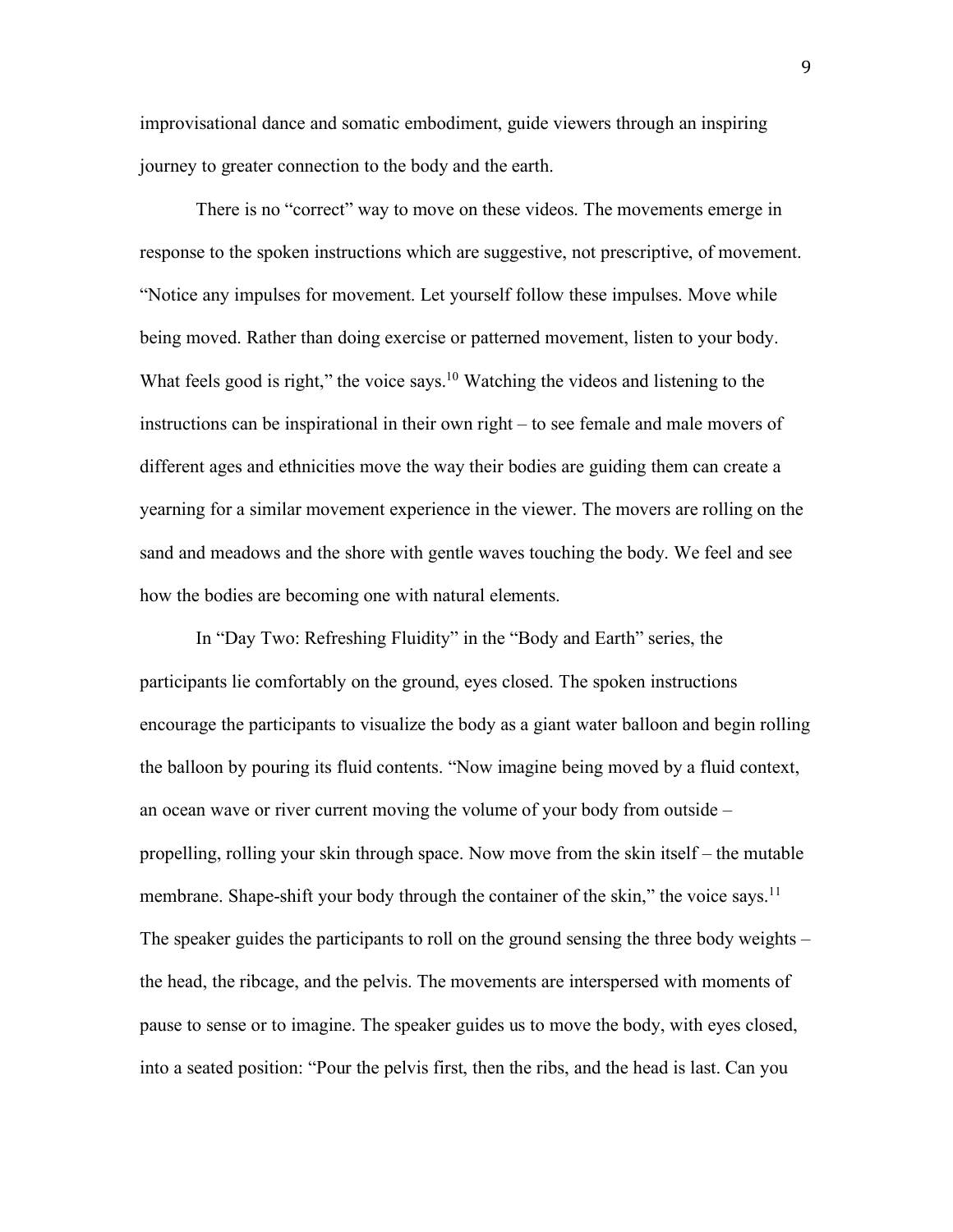retain fluidity in verticality? Slowly open your eyes. See or imagine someone seated across from you. Sustain the inner sea of your fluid body as you add vision and relationship to other."12 The session ends with a free dance movement: as you dance, you hear the words, "Fluidity underlies all styles of movement. Any reach in space is a stretch, connecting fluidly through your fascia to the entire body. If you move one part, another responds. Flow through the weave of your structure. Every quality found under water is found in us."<sup>13</sup> Participants could watch these videos and listen to the recordings at home, try them out at home, either physically or in imagination. When and if possible, these inquiries could then be taken as a base for a continued somatic inquiry on their own in a natural setting.

Inspiration for a dance exploration in dialogue with nature could also come from other sources, such as the work of Alonzo King, artistic director of Lines Ballet in San Francisco. King choreographed a series of five videos of solo dancers performing in outdoor environments in response to the pandemic. "I'm interested in what we can tap into. […] You want to listen and say, what is potent here? What is being said in this environment?" he notes, explaining his choreographic ideas.<sup>14</sup> On these videos, the dancers interact with, become one with, and derive movement impulses from being in forests, on meadows, and on beaches, among other environments.15

## **Conclusion**

Somatic dance and movement explorations are likely to have a positive effect on physical and emotional health, increase our awareness of the senses, and widen our perception. These methods would be of potential interest to practitioners of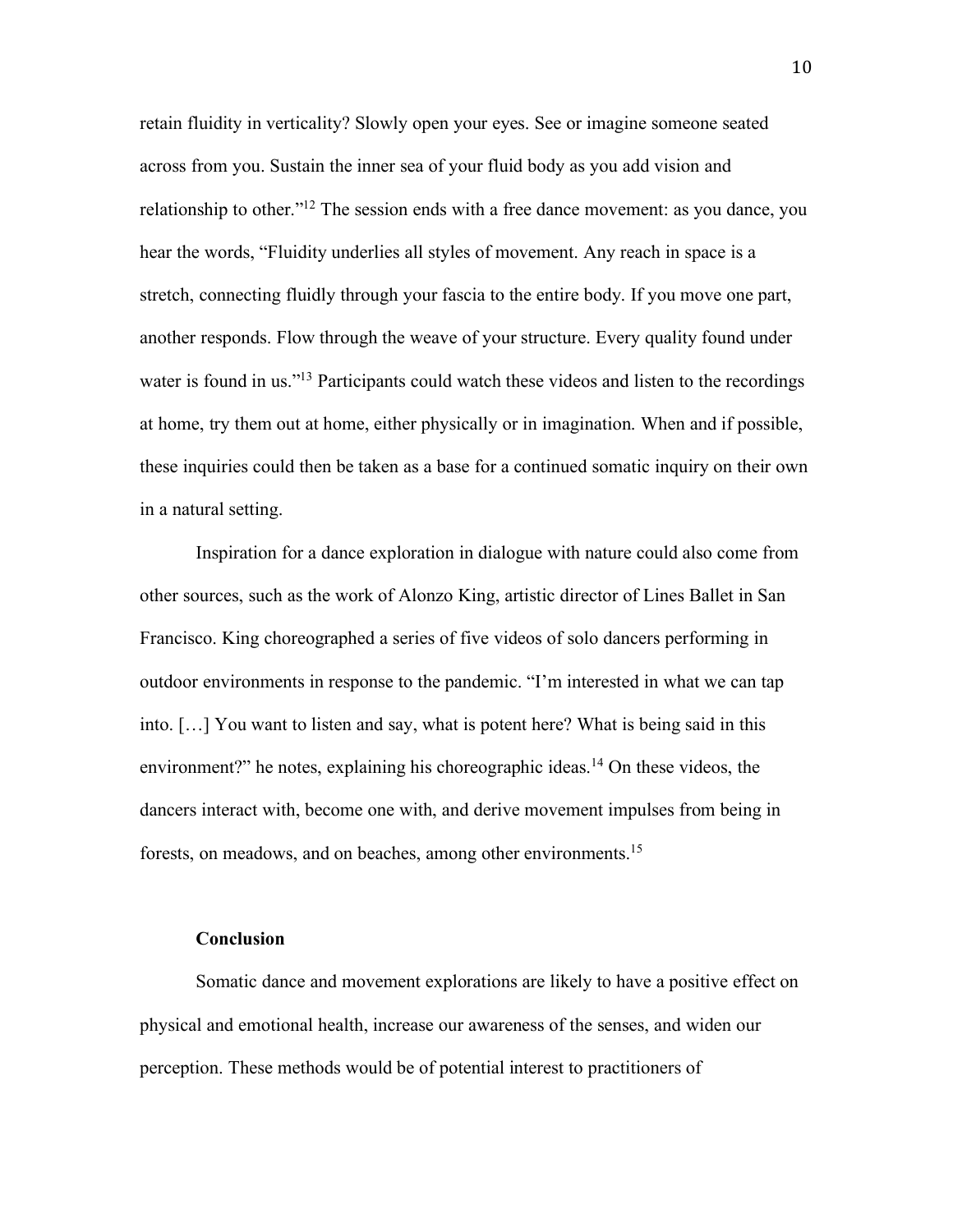ecopsychology, a therapeutic technique that attempts to treat people psychologically by bringing them closer to nature spiritually. Somatic techniques remind us of the connection between our bodies and nature – the water in our bodies and the bodies of water in natural environments, the bones of the body and the minerals in nature.

Moving and exercising in the fresh air is beneficial for holistic health – somatic movement adds an embodied education in understanding how humans are a part of nature, how nature can nourish and impact us physically, mentally, and emotionally, and how we can take steps to become more conscious inhabitants of the larger ecosystem. Somatic practices give us tools to walk more mindfully on earth and in greater harmony with it, and to live in the spaces we inhabit with fuller awareness and a sense of attunement.

# **References**

 

Perceived Restorativeness. Ecopsychology Vol 11 No 1. 2019.

https://www.liebertpub.com/doi/10.1089/eco.2018.0056

<sup>2</sup> Breitenbecher, K and Fuegen, K. Nature and Exercise Interact to Influence Perceived

Restorativeness. Ecopsychology Vol 11 No 1. 2019.

https://www.liebertpub.com/doi/10.1089/eco.2018.0056

<sup>&</sup>lt;sup>1</sup> See Breitenbecher, K and Fuegen, K. Nature and Exercise Interact to Influence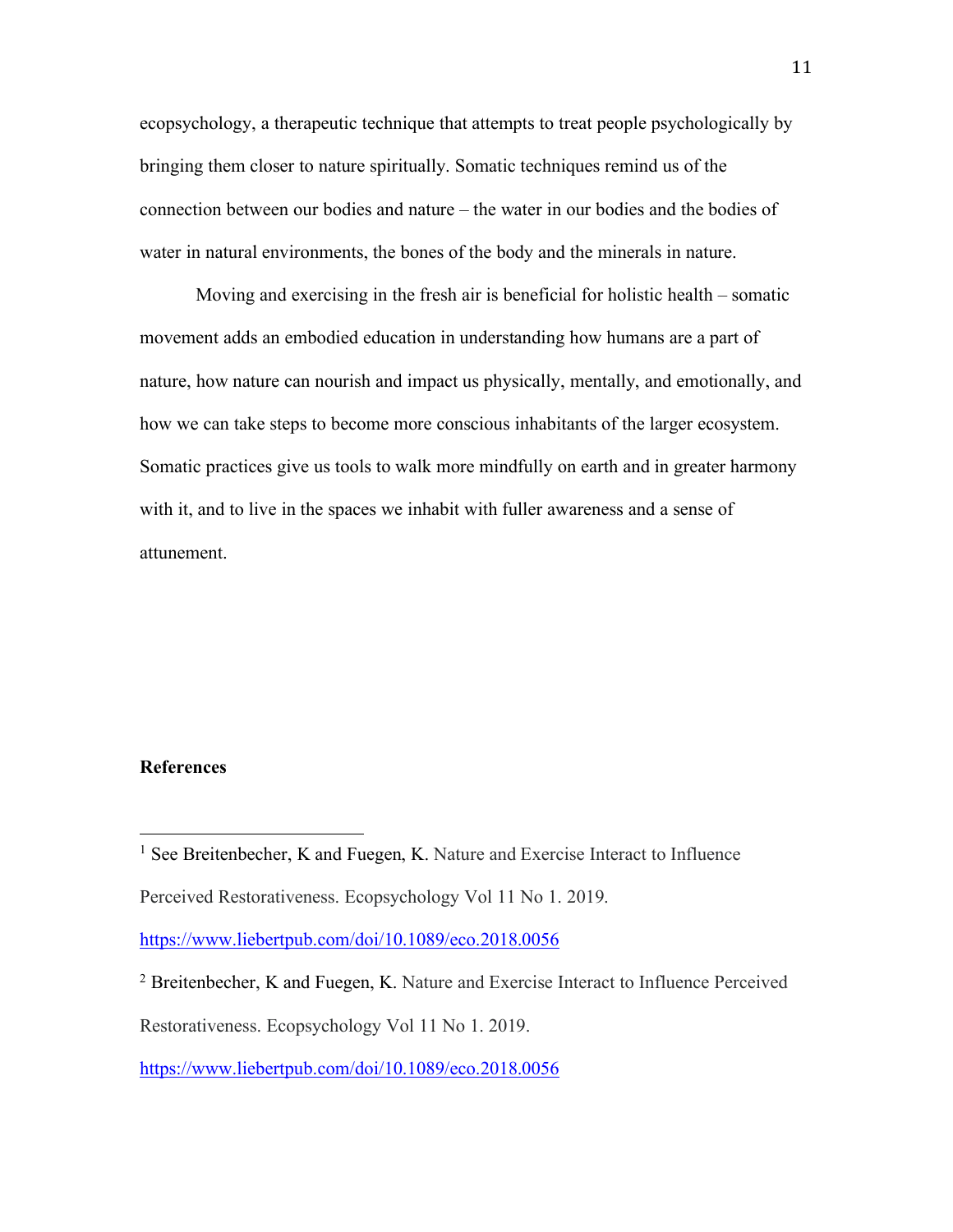<sup>3</sup> Breitenbecher, K and Fuegen, K. Nature and Exercise Interact to Influence Perceived Restorativeness. Ecopsychology Vol 11 No 1. 2019.

<u> 2002 - Andrea San Andrea San Andrea San Andrea San Andrea San Andrea San Andrea San Andrea San Andrea San An</u>

https://www.liebertpub.com/doi/10.1089/eco.2018.0056

<sup>4</sup> Saumaa H. Somatics, Spatial Awareness, and Chronic Pain (forthcoming), Alternative

& Complementary Practices.

<sup>5</sup> Atkins, S. and Snyder, M. Nature-Based Expressive Arts Therapy: Integrating the

Expressive Arts and Ecotherapy. London: Jessica Kingsley Publishers, 2018.

<sup>6</sup> Olsen, A. "Body and Earth with Andrea Olsen."

https://poddtoppen.se/podcast/1364611678/the-ecosomatics-podcast/body-earth-withandrea-olsen Accessed on June 4, 2020.

<sup>7</sup> Olsen, A. Introduction. http://www.body-earth.org/work. Accessed on June 6, 2020.

<sup>8</sup> Bauer, S. The Embodied Teen: A Somatic Curriculum for Teaching Body-Mind Awareness, Kinesthetic Intelligence, and Social and Emotional Skills. Berkeley, CA: North Atlantic Books, 2018. 282.

<sup>9</sup> Bauer, S. The Embodied Teen: A Somatic Curriculum for Teaching Body-Mind Awareness, Kinesthetic Intelligence, and Social and Emotional Skills. Berkeley, CA:

North Atlantic Books, 2018. 284.

<sup>10</sup> Olsen, A. Day Five: Perception. http://www.body-earth.org/work#/day-five/ Accessed on June 3, 2020.

<sup>11</sup> Olsen, A. Day Two: Refreshing Fluidity. http://www.body-earth.org/work#/two/ Accessed on June 4, 2020.

<sup>12</sup> Olsen, A. Day Two: Refreshing Fluidity. http://www.body-earth.org/work#/two/ Accessed on June 4, 2020.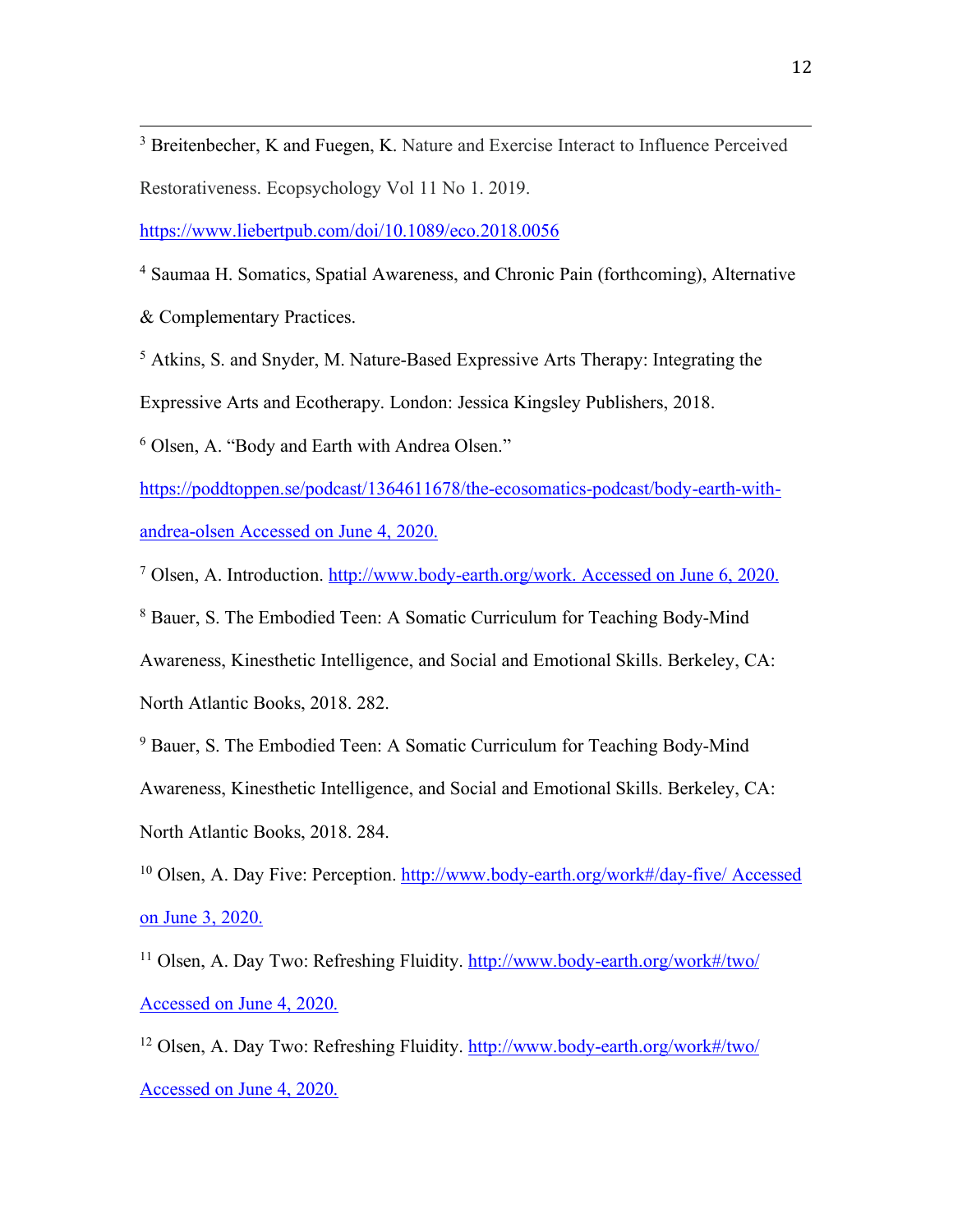<sup>13</sup> Olsen, A. Day Two: Refreshing Fluidity. http://www.body-earth.org/work#/two/ Accessed on June 3, 2020.

<u> 2002 - Andrea San Andrea San Andrea San Andrea San Andrea San Andrea San Andrea San Andrea San Andrea San An</u>

<sup>14</sup> Kourlas, G. "Note do Dancers: 'Drop Your Self-Consciousness and Get Into It." https://www.nytimes.com/2020/06/17/arts/dance/alonzo-king-lines.html Accessed on July 26, 2020.

<sup>15</sup> See for example Alonzo King, "There is No Standing Still":

https://www.youtube.com/watch?v=vC67mWXKW5w&feature=emb\_rel\_pause

and "There is No Standing Still, Refraction":

https://www.youtube.com/watch?time\_continue=336&v=0jmAa-

bKIxo&feature=emb\_title

Accessed on July 26, 2020.

**Hiie Saumaa, PhD** (Columbia), is a dance writer and movement educator. She writes about interconnections between dance, language, somatics, embodied knowledge, and imagination. In 2018-2019, she was an inaugural fellow at Columbia University's Institute for Ideas & Imagination in Paris, France, and in 2017, she was a fellow at the Dance Division of the New York Public Library for the Performing Arts. She has taught at Columbia University, New York University, the University of Tennessee, Paris College of Art, Emlyon Business School, and the Catholic University of Paris. Dr. Saumaa is completing a book on the multi-artistry and creativity of the choreographer Jerome Robbins. Her publications have appeared in *Dance Research Journal*, *Dance*